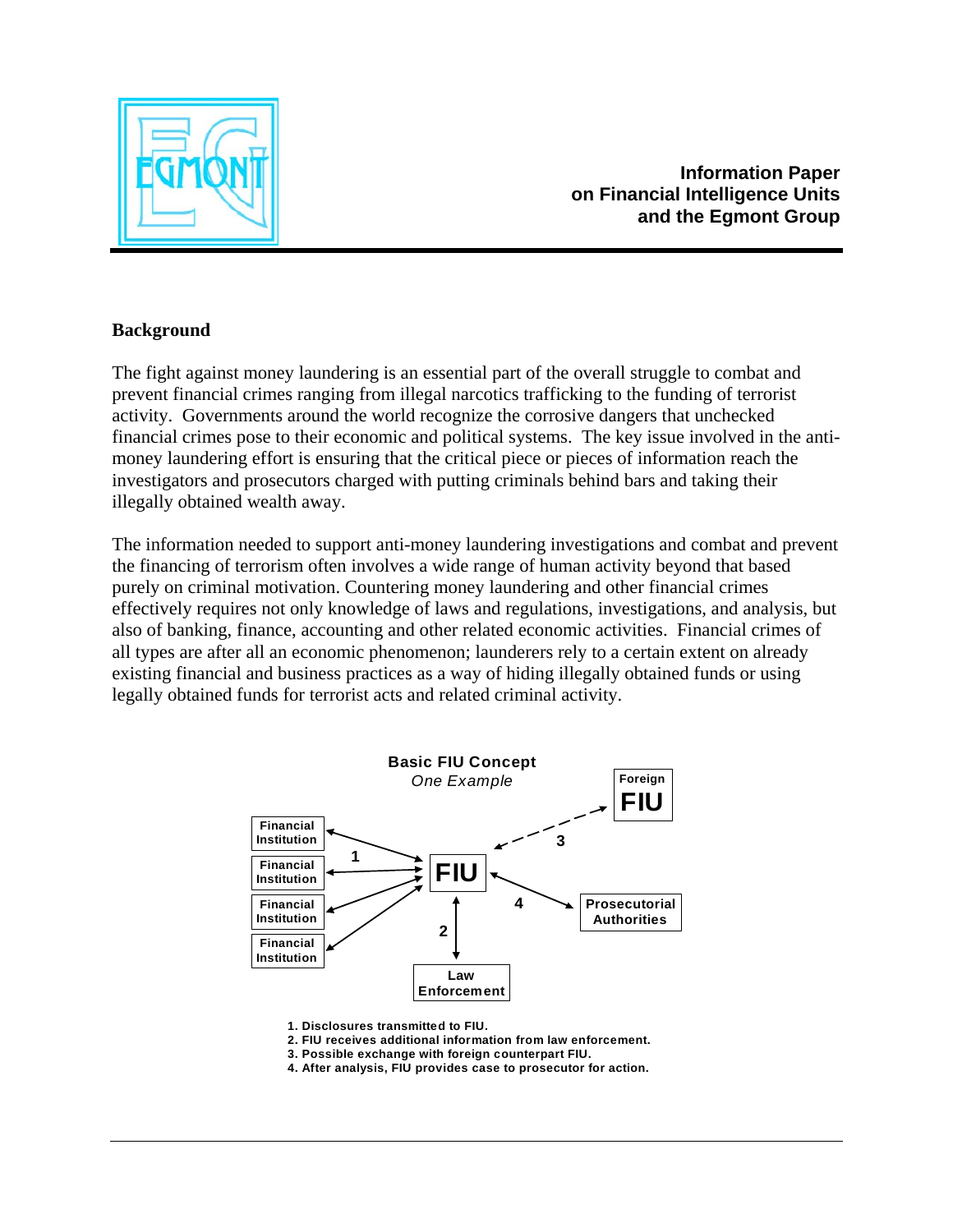Financial crime investigations conceivably touch a number of law enforcement agencies within a particular jurisdiction. This means that a completely effective, multi-disciplined approach for combating and preventing financial crime is often beyond the reach of any single law enforcement or prosecutorial authority. Since money may transfer hands in a matter of seconds or be relocated to the other side of the world at the speed of an electronic wire transfer, law enforcement and prosecutorial agencies that investigate financial crimes must be able to count on a virtually immediate exchange of information. This information exchange must also be at an early point after possible detection of a crime -- the so-called "pre-investigative" or intelligence stage. At the same time, the information on innocent individuals and businesses must at all times be protected.

## **The Creation of FIUs**

Over the past years, specialized governmental agencies have been created as countries develop systems to deal with the problem of money laundering and other financial crimes. These entities are commonly referred to as "financial intelligence units" or "FIUs". They offer law enforcement agencies around the world an important avenue for information exchange. A FIU, quite simply, is a central office that obtains financial reports information, processes it in some way and then discloses it to an appropriate government authority in support of a national anti-money laundering effort. FIUs have attracted increasing attention with their ever more important role in anti-money laundering programs. They are able to provide a rapid exchange of information (between financial institutions and law enforcement / prosecutorial authorities, as well as between jurisdictions), while protecting the interests of the innocent individuals contained in their data.

Two major influences shape the creation of the FIUs: implementing anti-money laundering measures alongside already existing law enforcement systems (the Judicial, Law Enforcement and Hybrid models) or providing a single office for centralizing the receipt and assessment of financial information and sending the resulting disclosures to competent authorities (the Administrative and Hybrid models).

- The Judicial Model is established within the judicial branch of government wherein "disclosures" of suspicious financial activity are received by the investigative agencies of a country from its financial sector such that the judiciary powers can be brought into play e.g. seizing funds, freezing accounts, conducting interrogations, detaining people, conducting searches, etc.
- The Law Enforcement Model implements anti-money laundering measures alongside already existing law enforcement systems, supporting the efforts of multiple law enforcement or judicial authorities with concurrent or sometimes competing jurisdictional authority to investigate money laundering.
- The Administrative Model is a centralized, independent, administrative authority, which receives and processes information from the financial sector and transmits disclosures to judicial or law enforcement authorities for prosecution. It functions as a "buffer" between the financial and the law enforcement communities.
- The Hybrid Model serves as a disclosure intermediary and a link to both judicial and law enforcement authorities. It combines elements of at least two of the FIU models.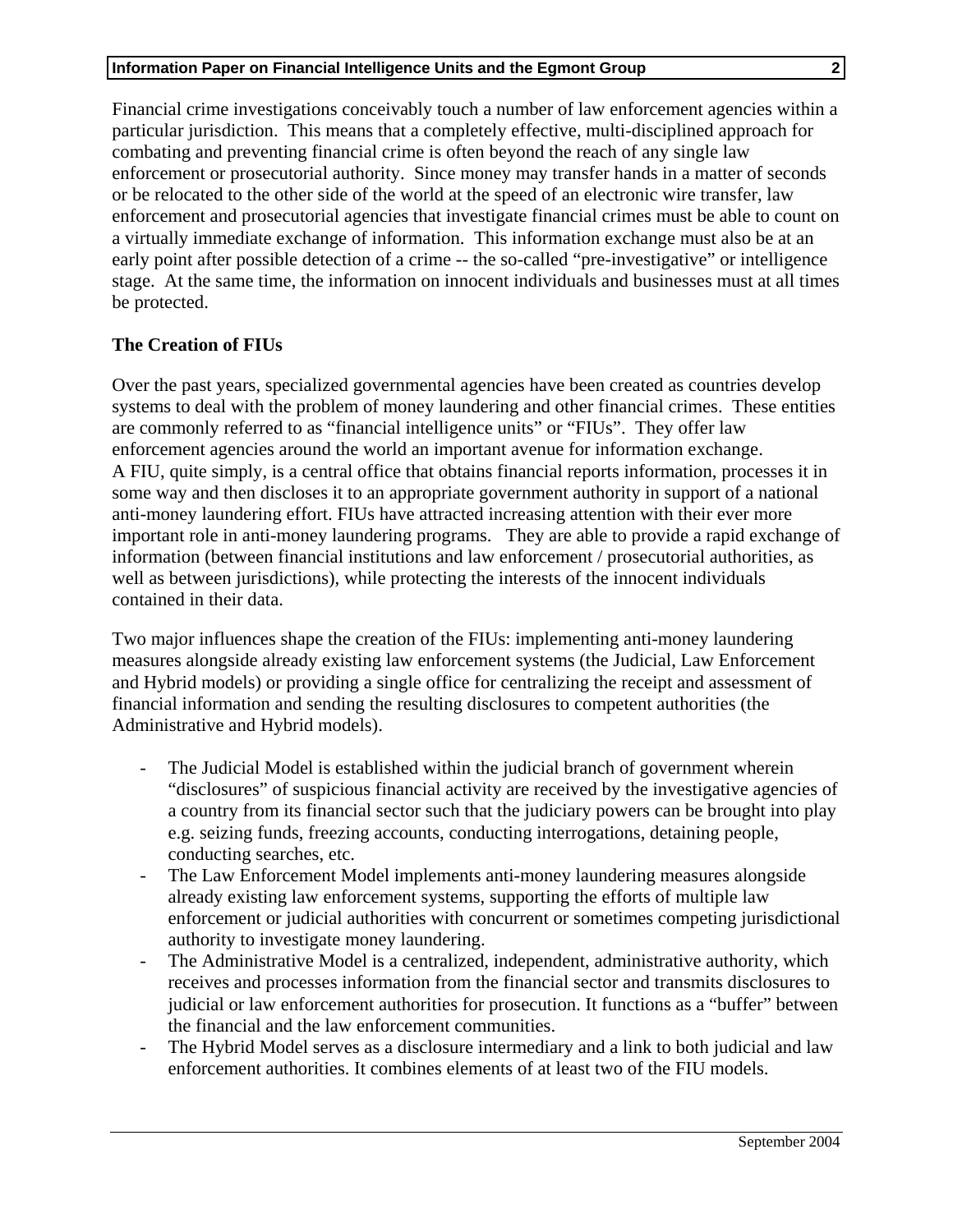#### **Beginning of the Egmont Group**

Despite the fact that FIUs were created in several jurisdictions throughout the world during the first years of the 1990s, their creation was still seen as isolated phenomena related to the specific needs of those jurisdictions establishing them. Since 1995, a number of FIUs began working together in an informal organization known as the Egmont Group (named for the location of the first meeting at the Egmont-Arenberg Palace in Brussels on 9 June 1995). The Egmont Group has approved the following definition of a FIU as of June 2004:

" *A central, national agency responsible for receiving (and, as permitted, requesting), analyzing and disseminating to the competent authorities, disclosures of financial information: (i) concerning suspected proceeds of crime and potential financing of terrorism, or (ii) required by national legislation or regulation, in order to counter money laundering and terrorism financing.*"

Although the definition states that the activities performed by an FIU include "receiving, analysing, and disseminating" information, it does not exclude other activities that may be performed on the basis of this material. Therefore, an FIU could conceivably perform the activities mentioned in the definition *and* investigate and / or prosecute violations indicated by the disclosures.

### **Organizational Structure of the Egmont Group**

The goal of the Egmont Group is to provide a forum for FIUs to improve support to their respective national anti-money laundering programs. This support includes expanding and systematizing the exchange of financial intelligence information, improving expertise and capabilities of personnel of such organizations, and fostering better communication among FIUs through application of technology. In order to accomplish its mission of development, cooperation, and sharing of expertise, the Group has developed five working groups and an Egmont Committee. The working groups and their functions are listed below:

- The Legal Working Group (LWG) reviews the candidacy of potential members and handles all legal aspects and matters of principle within Egmont, including cooperation between FIUs.
- The Outreach Working Group (OWG) works to create a global network of FIUs by identifying candidates for membership and working with those countries to ensure that they meet international standards.
- The Training Working Group (TWG) identifies training needs and opportunities for FIU personnel, and conducts training seminars for Egmont members as well as for non-Egmont jurisdictions.
- The Operational Working Group (OpWG) seeks to bring FIUs together on typologies development and long-term strategic analytical projects.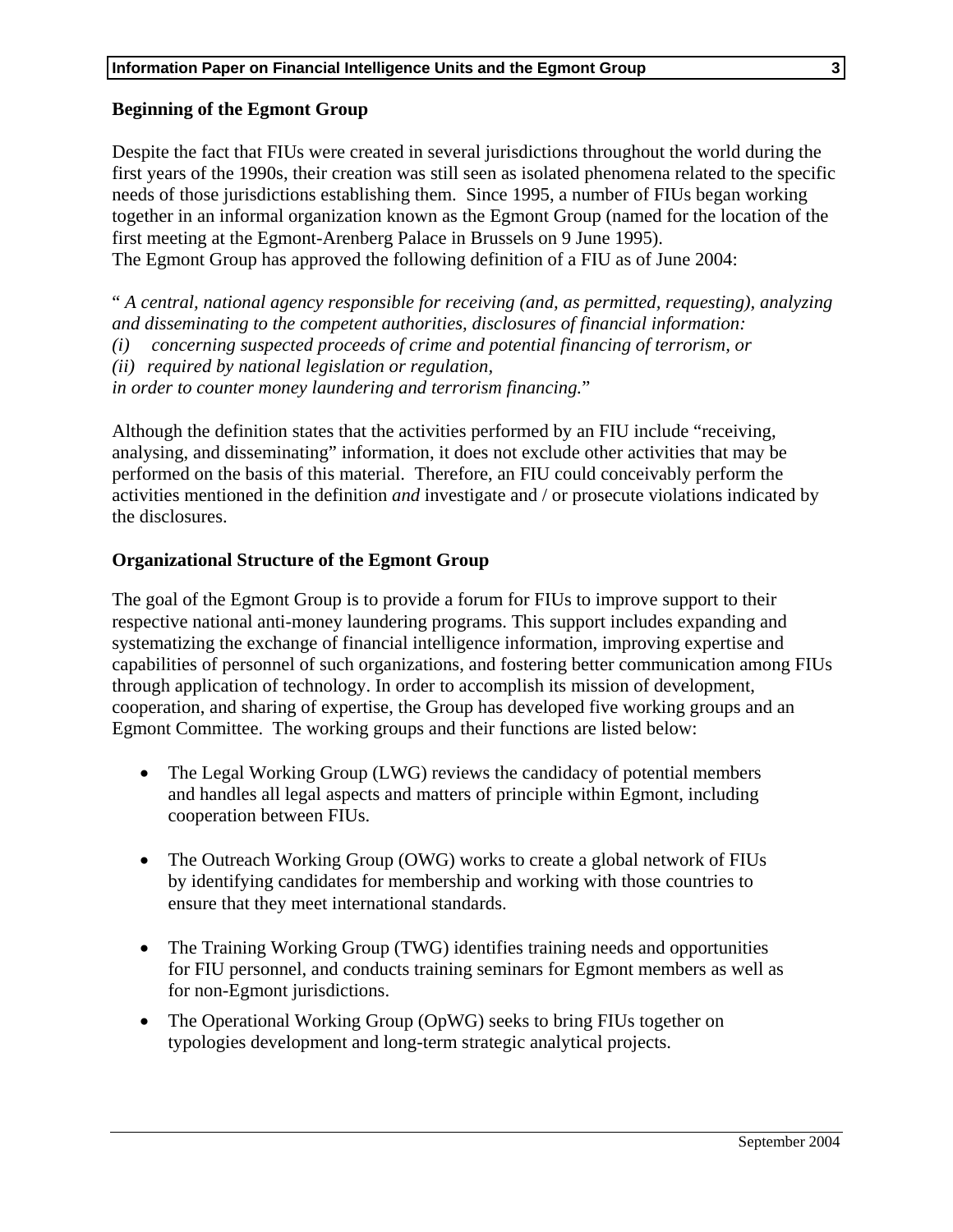• The IT Working Group (ITWG) provides advice and technical assistance to new and existing FIUs to develop, enhance, or redesign their IT systems, and examines new software applications that might facilitate analytical work.

The Egmont Committee serves as the consultation and coordination mechanism for the Heads of FIUs and the five Working Groups. Among its primary functions are to assist the Egmont Group in a range of activities from internal coordination and administrative consultation to representation at other international fora. The Committee is composed of a Chair, two co-vice Chairs, the Chairs of the above-mentioned five Working Groups, and regional representation from Africa, Asia, Europe, the Americas, and Oceania. The regional representation reflects the strength of Egmont membership in each part of the world. The Committee and the Working Groups meet three times a year, including the annual plenary during which the Egmont Group meets as a whole. Since the Egmont Group is not a formal organization, there is no permanent secretariat. Administrative functions are shared on a rotating basis. Aside from the Egmont Support position, the above-listed Working Groups and Egmont Committee are used to conduct common business.



The **[Statement of Purpose](http://www.egmontgroup.org/statement_of_purpose.pdf)** adopted at the 5<sup>th</sup> Egmont Group Plenary held in Madrid in 1997 called for a formal articulation of the process by which a financial intelligence unit is recognized as meeting the Egmont FIU definition in order to become an Egmont Group member. This process is now delineated in the document *[Procedure for Being Recognised as an FIU by the](http://www.egmontgroup.org/procedure_for_being_recognised.pdf)  [Egmont Group.](http://www.egmontgroup.org/procedure_for_being_recognised.pdf)*